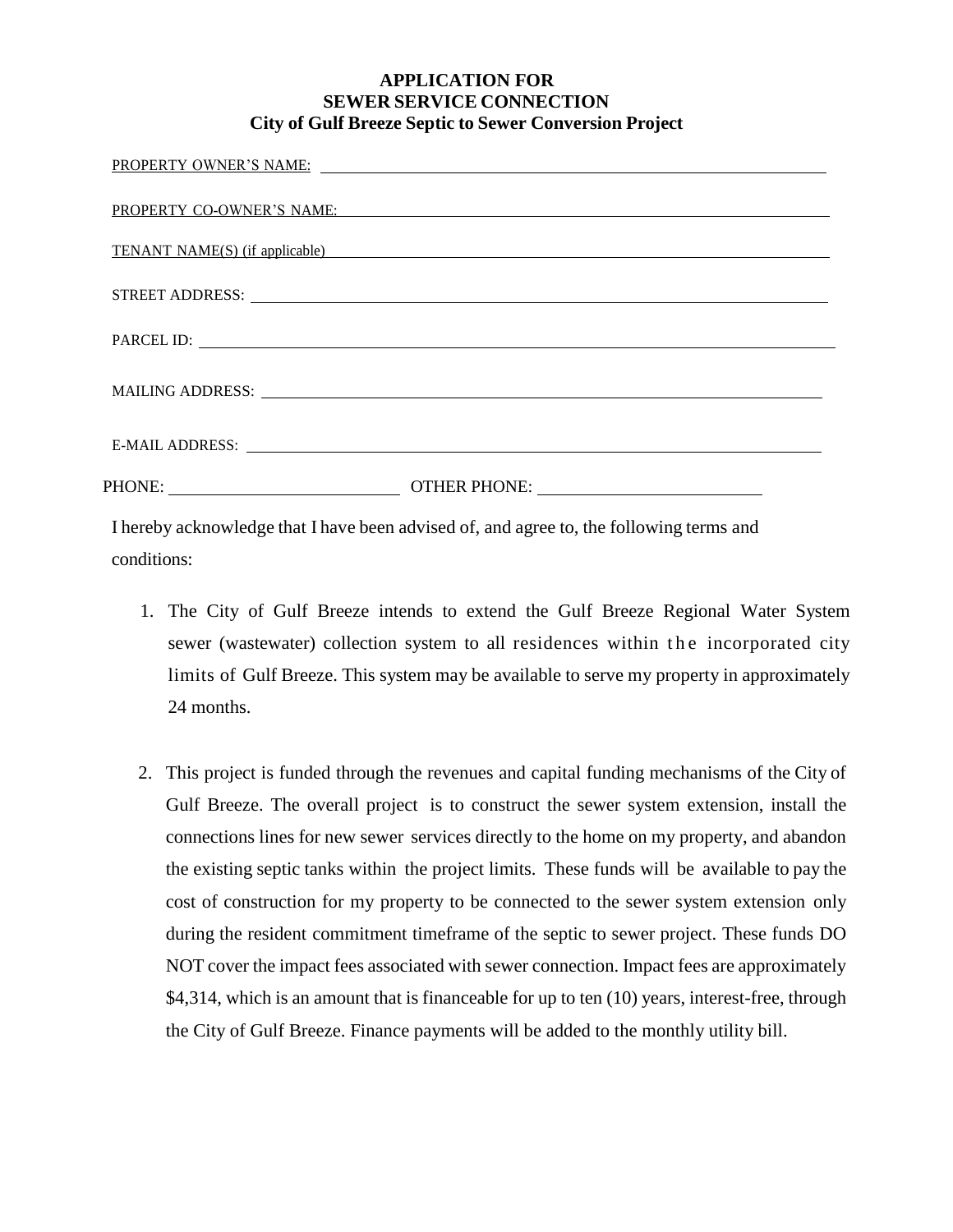- 3. By checking the following box and signing this form, I am notifying the City that I want my property connected to the sewer system in accordance with the conditions and terms set forth herein, which I hereby acknowledge, agree to, and accept.
	- I desire sewer service for my property described above. After the sewer system connection is completed and placed into service, I understand that I will receive a monthly sewer service charge from the City of Gulf Breeze which will vary based on the amount of my water usage. Based on current rates, the typical monthly sewer charge amounts to approximately \$5.09 per 1000 gallons of usage, plus \$20.10 per month for residential customers, and the amount is subject to change. I also understand that I will continue to receive a separate monthly bill from Gulf Breeze Water System for water usage.
- 4. The City of Gulf Breeze will ensure that all sewer service connections and septic tank abandonments as herein authorized for my property will be performed by State-licensed underground utilities and excavation, plumbing, and septic tank contractors.
- 5. The connection of the sewer service to my property may require a grinder pump system design due to the elevation of my property or the distance to the sewer mains. The project funds will pay for the initial installation costs of a grinder pump system if needed. However, I will be responsible for the future replacement, operations, and maintenance of such grinder pump system if installed under this project.
- 6. If I decline to connect my property to the sewer services available to me through this project, I understand and accept that any future septic tank installation or repair on my property will be prohibited by the Florida Department of Health.
- 7. I further understand and accept that if I decline to connect my property to the sewer services available to me through this project and my septic tank fails to function properly in the future, sewer service connection may be mandatory and I will be responsible for causing the sewer service connection to be made solely at my expense, which expense will include grinder pump installation, if necessary, and septic tank abandonment, where applicable, as well as all other costs.